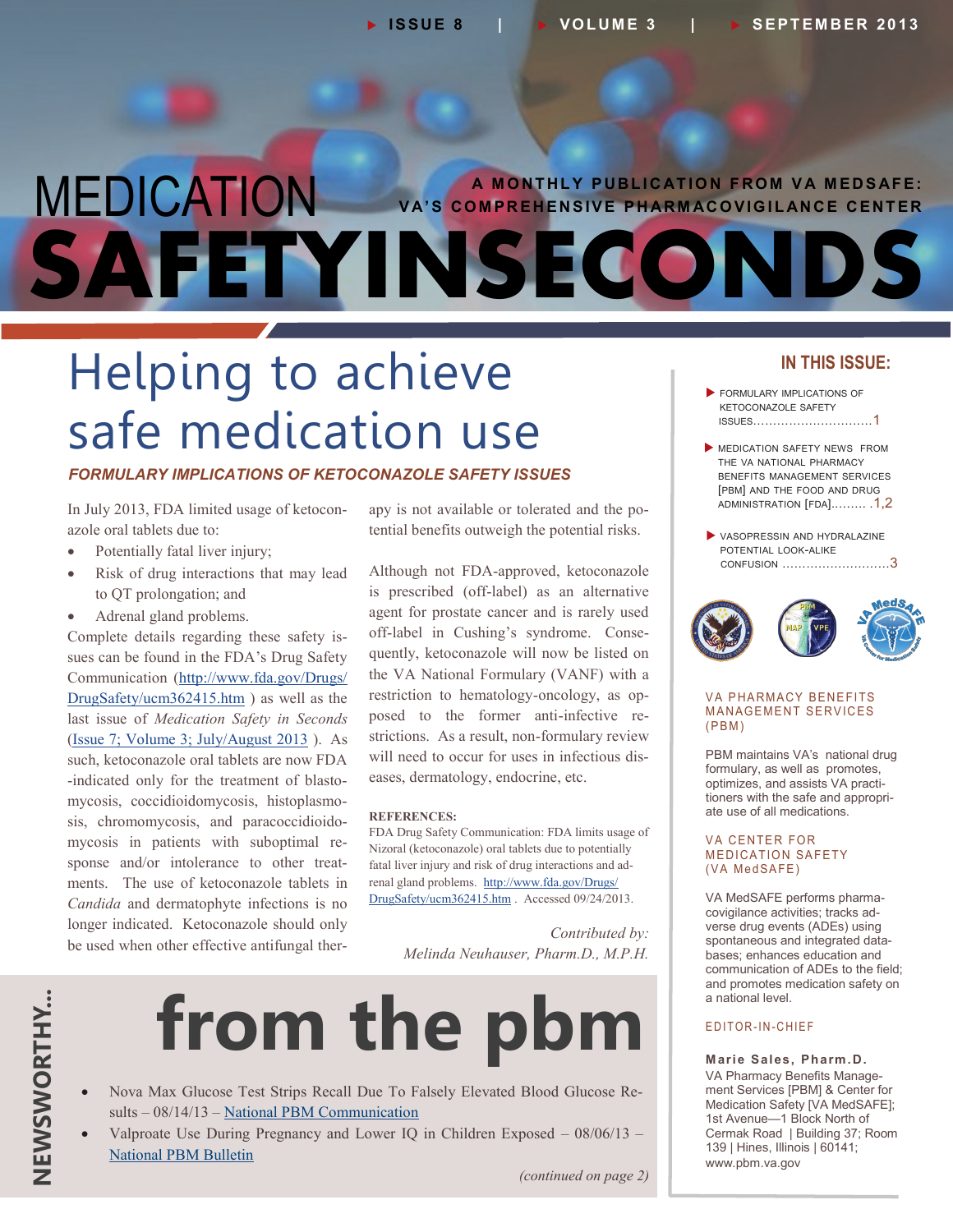# from the fda *continued from page 1***)**

#### **NEUROLOGY**

[FDA Drug Safety Communication: FDA investigating rare brain infection in patient taking Gilenya \(fingolimod\)](http://www.fda.gov/Drugs/DrugSafety/ucm366529.htm) 8/29/2013

FDA reports the first case of progressive multifocal leukoencephalopathy (PML) following the administration of Gilenya in a patient in Europe. The patient, with multiple sclerosis (MS), had not previously received Tysabri (natalizumab), an MS drug associated with a higher risk of PML. The patient received approximately eight months of Gilenya treatment prior to the PML diagnosis. Before initiating Gilenya treatment the patient received interferon beta-1a and azathioprine for approximately one month (both were discontinued when Gilenya was started) as well as multiple courses of intravenous corticosteroids for several months before and during Gilenya treatment. PML diagnosis ensued from clinical symptoms and the detection of JC viral DNA in the cerebrospinal fluid. Gilenya treatment was stopped. FDA continues to investigate the details of this case in collaboration with the manufacturer. In the meantime, FDA recommends that patients should not stop taking Gilenya without first discussing any questions or concerns with their health care professionals.

#### **INFECTIOUS DISEASES**

[FDA requires label changes to warn of risk for possibly permanent nerve damage from antibacterial fluoroquinolone](http://www.fda.gov/Drugs/DrugSafety/ucm365050.htm)  [drugs taken by mouth or by injection](http://www.fda.gov/Drugs/DrugSafety/ucm365050.htm)

#### 8/15/2013

Although risk of peripheral neuropathy has been documented in product information of systemic fluoroquinolone drugs since 2004, FDA has required manufacturers to make revisions to the drug labels (*Warnings/Precautions* and *Warnings and Precautions* sections) as well as the Medication Guides to better:

- Characterize the risk of peripheral neuropathy associated with the class of systemic fluoroquinolones; and
- Describe the potential rapid onset in addition to the risk of permanence.

FDA's recent review of the Adverse Event Reporting System (AERS) showed a continued association between fluoroquinolone use and disabling peripheral neuropathy, with rapid onset (within a few days of treatment) and symptoms persisting for more than a year despite discontinuation of the fluoroquinolone in some patients. FDA has not identified any specific risk factors for the development of peripheral neuropathy, such as duration of therapy or age of the patient. FDA recommends that if a patient develops symptoms of peripheral neuropathy while using a systemic fluoroquinolone, the fluoroquinolone should be stopped, and the patient should be treated with an alternative nonfluoroquinolone antibacterial drug, unless the benefit of continued treatment with a fluoroquinolone outweighs the risk. Approved fluoroquinolone drugs include levofloxacin (Levaquin), ciprofloxacin (Cipro), moxifloxacin (Avelox), norfloxacin (Noroxin), ofloxacin (Floxin), and gemifloxacin (Factive). Topical fluoroquinolone formulations (applied to the ears or eyes) are not known to cause this risk.

#### **PAIN MANAGEMENT**

#### [FDA Drug Safety Communication: FDA warns of rare but serious skin reactions with the pain reliever/fever reducer](http://www.fda.gov/Drugs/DrugSafety/ucm363041.htm)  [acetaminophen](http://www.fda.gov/Drugs/DrugSafety/ucm363041.htm)

#### 8/1/2013

FDA requires additional warning in the labels of prescription and over-the-counter (OTC) drug products containing acetaminophen to address evidence found in FDA's Adverse Event Reporting System (FAERS) database and the medical literature of the risk of rare, but fatal serious skin reactions [Stevens-Johnson Syndrome (SJS), toxic epidermal necrolysis (TEN), and acute generalized exanthematous pustulosis (AGEP)] .

- 3 published cases link acetaminophen with serious skin reactions due to recurrence of symptoms on rechallenge.
- 3, 17, and 6 cases of SJS, TEN, and AGEP (respectively) demonstrated hypersensitivity to acetaminophen only; cases resulted in hospitalizations, but not deaths, and all resolved upon discontinuation of acetaminophen.
- 5 SJS/TEN case-control studies and 1 of AGEP indicated an increased risk of SJS/TEN with the use of acetaminophen, independent of the effects of other drugs.
- From 1969 to 2012, FAERS identified 91 cases of SJS/TEN and 16 cases of AGEP involving single-ingredient acetaminophen products, which resulted in 67 hospitalizations and 12 deaths.

 2 FDA recommends provider and patient awareness of this rare risk and to consider acetaminophen, along with other drugs already known to have such an association, when assessing patients with potentially drug-induced skin reactions. Symptoms include reddening of the skin, rash, blisters, and detachment of the upper surface of the skin. No cross-sensitivity exists between acetaminophen and other pain reliever/fever reducer drugs.